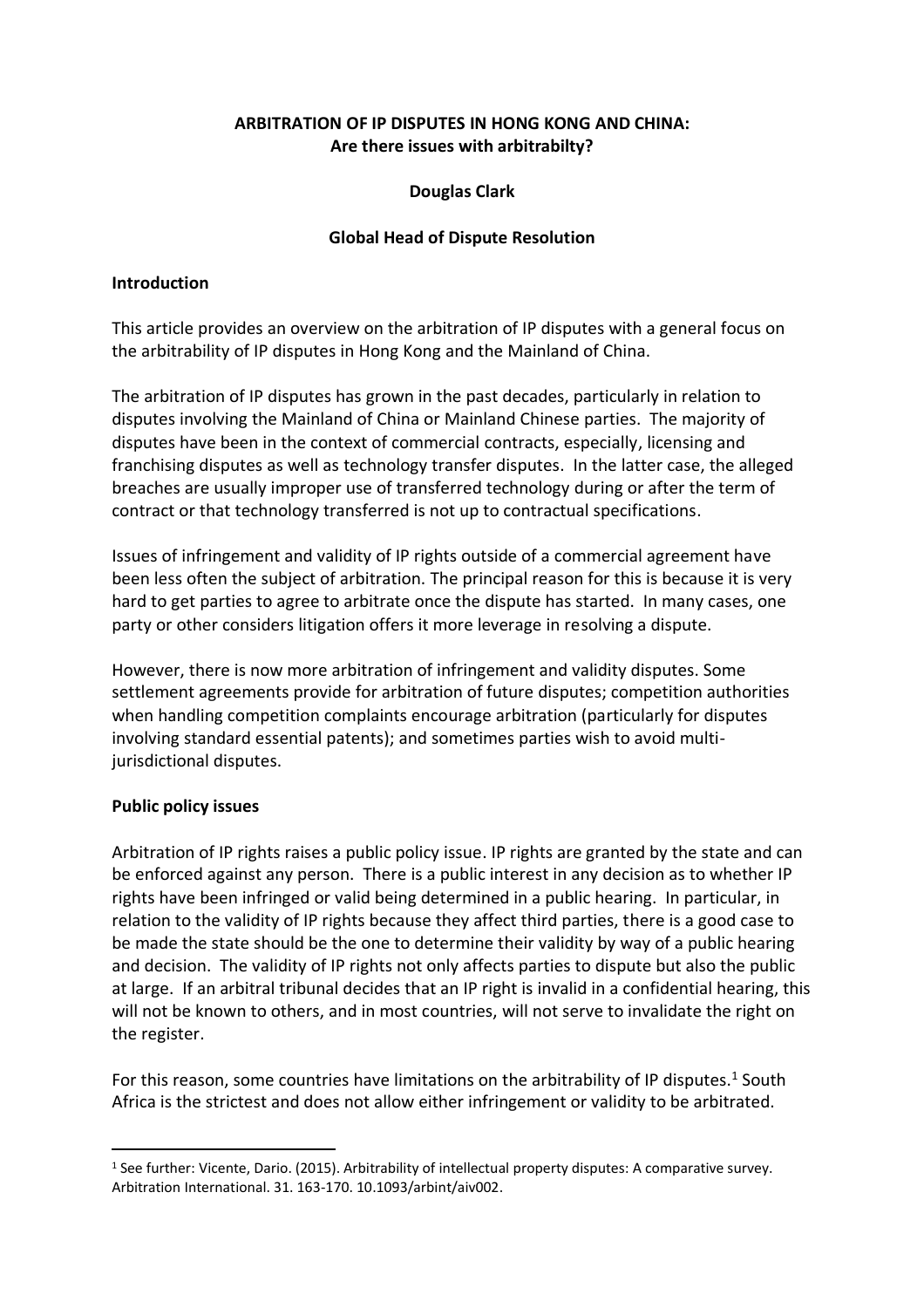Some jurisdictions, such as the Mainland of China, do not allow validity of IP rights to be arbitrated, whereas many countries allow decisions on validity that are valid only *interpartes* (such as Hong Kong, United States, United Kingdom, Germany). A very small number of countries will allow for arbitral award to be the basis for formal invalidation (such as Switzerland).

The position in Hong Kong and China is discussed below.

## **IP Arbitration in HK**

The Hong Kong Arbitration Ordinance was amended with effect from January 2018 to provide that all IP disputes are arbitrable in Hong Kong. Before these amendments, it was generally considered that IP infringement and validity were arbitrable, but the amendments have put this beyond doubt.<sup>2</sup> The key provisions in relation to arbitration of IP disputes are found in Part 11A.

S.104(1) sets out, very simply, the key principle:

"An IPR dispute is capable of settlement by arbitration as between the parties to the IPR dispute."

S.104(3) adds that S.104(1) applies even as the IPR dispute is incidental to the main issue in the arbitration.

An IPR Dispute is defined very broadly in S.103C:

"In this Part, a dispute over an IPR (IPR dispute) includes—

(a) a dispute over the enforceability, infringement, subsistence, validity, ownership, scope, duration or any other aspect of an IPR;

- (b) a dispute over a transaction in respect of an IPR; and
- (c) a dispute over any compensation payable for an IPR."

IPR is also defined very broadly in S.103B(1) to include: a patent, a trade mark, a geographical indication, a design, a copyright or related right, a domain name a layoutdesign (topography) of integrated circuit, a plant variety right, a right in confidential information, trade secret or know-how, a right to protect goodwill by way of passing off or similar action against unfair competition, or any other IPR of whatever nature. Further under S.103B(2), a right is an IPR whether registered or not, and whether registrable or not.

S.103(4) further provides that an IPR dispute may be resolved by arbitration even if a specified entity in Hong Kong or elsewhere is given jurisdiction to deal with the dispute. This is intended to make it clear that even if a court or other body is given jurisdiction to deal with an dispute over IP rights, a Hong Kong seated arbitral tribunal may also decide the dispute.

<sup>&</sup>lt;sup>2</sup> See the Report of the Bills Committee on Arbitration (Amendment) Bill 2016, LC Paper No. CB(4)1160/16-17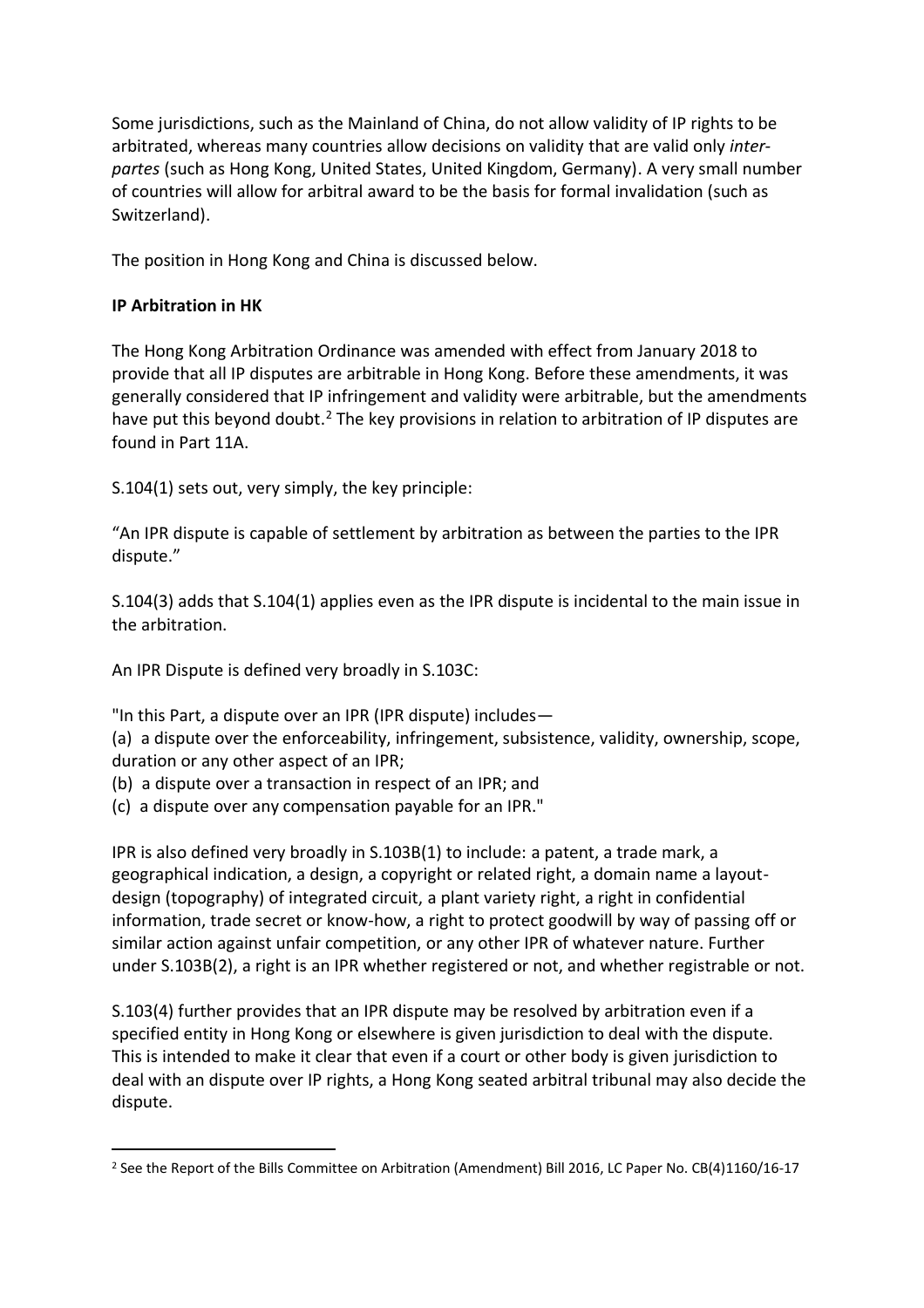With regard to patents, S.103I specifically provides that S.101(2) of the Patents Ordinance (which provides that validity of patents may only be put in issue in specified proceedings) does prevent validity being raised in arbitral proceedings. S.103J also has provisions in relation to short term patents and waives the requirements for a patentee to request substantive examination prior to enforcing a short term patent.<sup>3</sup>

## **Arbitral tribunal decisions only apply inter-partes**

#### Effect on official registers

The wording of S.104(1) that any dispute may be settled "as between the parties" makes it clear that IPR disputes may only be resolved *inter-partes*.

If an arbitral tribunal finds a Hong Kong IP right invalid, this cannot be used to formally revoke the right. S.103H of the Arbitration Ordinance in relation to an award involving an IPR dispute made in Hong Kong or elsewhere provides that S.73(1) of will apply. S.73(1) provides that a judgment on an award is only final and binding on the parties or "any person claiming through or under any of the parties". An award will, therefore, not be binding on the Registrar of Patents, Trade Marks or Registered Designs.

Further, S.91 of the Patents Ordinance (Cap. 514) gives only the Court of First Instance the power to revoke a patent. Ss.52 and 53 of Trade Marks Ordinance give only the Court of First Instance or the Registrar of Trade Marks the power to revoke or declare invalid a trade mark. Ss. 46 to 48 of the Registered Designs Ordinance give the Registrar or Court of First Instance the power to revoke a registered design.

## Third parties

A decision of an arbitral tribunal could impact third parties, particularly a third party licensee of an IP right. For example, if an IP right is found invalid in court, a licensee will generally no longer be liable to pay royalties in relation to this right. On the other hand, if an IP right is held valid in court, this can make it harder for another licensee to challenge its obligation to pay royalties.

S.103E(2) provides that in the case an award is made:

"The fact that an entity is a third party licensee in respect of the IPR does not of itself make the entity a person claiming through or under a party to the arbitral proceedings for the purposes of section 73(1)(b)."

S.103E(3) however, provides a carve out for any contractual agreement to the contrary or by operation of law.

<sup>3</sup> Patents Ordinance (Cap 514), s 129A. See Division V **[174]**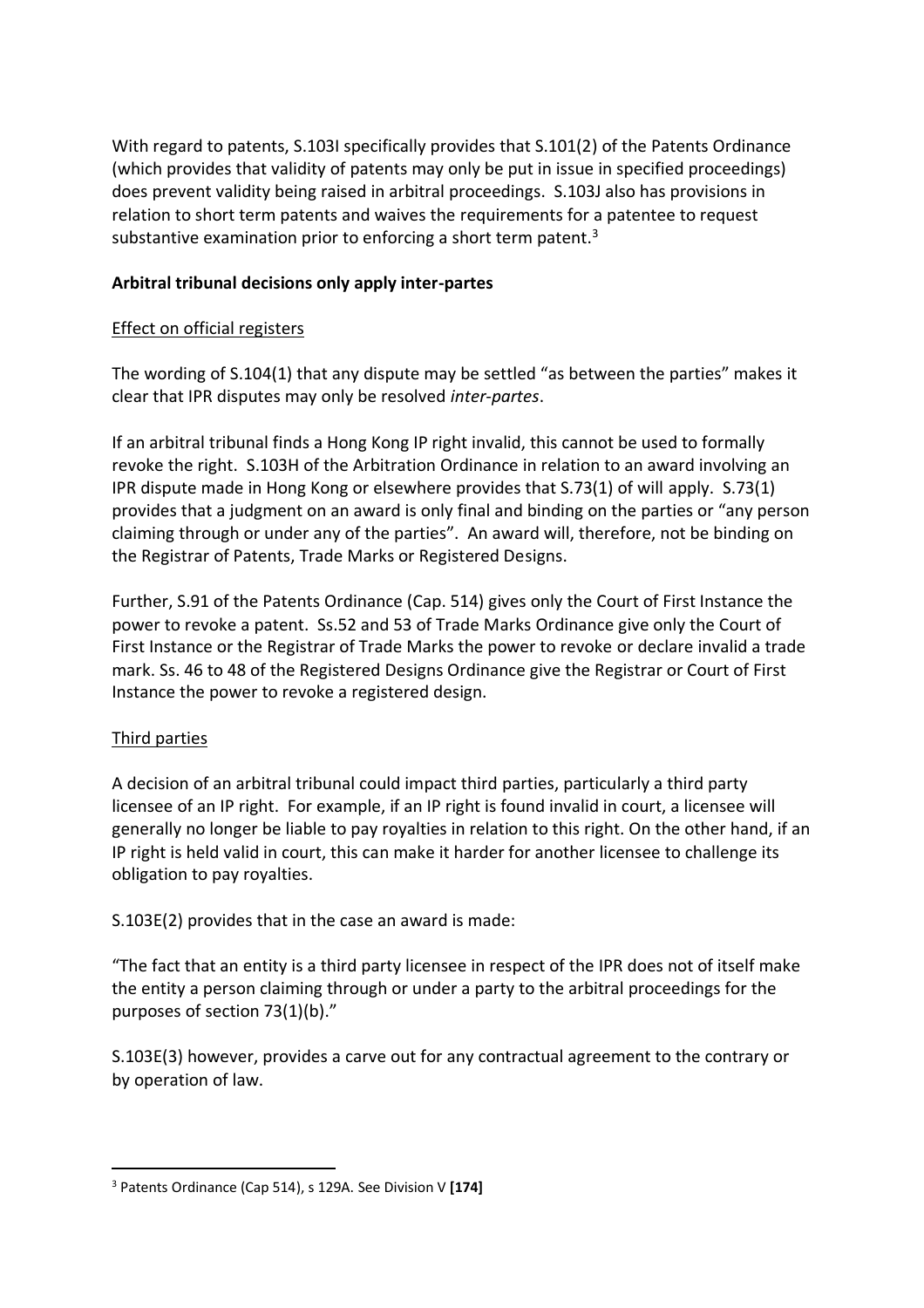The wording of S.103E(2) is somewhat opaque. However, in the LegCo Report of the Bills Committee on Arbitration (Amendment) Bill 2016<sup>4</sup>, it was explained [at para 12] that this section was intended to mean:

"[T]hird party licensees do not directly benefit from, nor are they directly subject to the liabilities of, an arbitral award involving an IPR unless they are joined as parties to the arbitration."

However, under S103E(3), if the parties have agreed that an arbitral award between the rights holder and another licensee will be binding on them, then the award will apply. Similarly, if the law of a country provides that an arbitral award can be used to invalidate a right on the register then this will override S103E(2).

With regard to enforcement of an award in Hong Kong, the effect of S.103H discussed above will mean that an award will not be binding on any third party licensee.

# **Arbitration of IP disputes – the Mainland of China**

Whether an IP right is infringed is generally considered arbitrable in the Mainland of China. Article 2 of the PRC Arbitration Law provides that contractual and other disputes over rights and interests may be arbitrated. A dispute over whether a patent is infringed is a dispute over rights and interests and in the most cases will be decided as part of a contractual dispute.

However, it is generally considered that the validity of IP rights is not arbitrable. Article 3(2) of the the PRC Arbitration Law provides that parties may not arbitrate issues that are to be determined by administrative bodies. Validity of trademark and patent rights are both determined by administrative bodies in the Mainland of China. The Trademark Review and Adjudication Department ("TRAD") (formerly the Trademark Review and Adjudication Board) and Re-Examination and Invalidity Department ("RID") (formerly the Patent Review Board) of the China National Intellectual Property Administration ("CNIPA") are both administrative bodies that are given the sole right to determine validity of patents and trademarks in the Mainland of China.<sup>5</sup>

## **Possible solutions to lack of arbitrability**

As discussed, a Hong Kong seated tribunal can determine if IP rights are valid or infringed. The award, however, may not be enforceable in other jurisdictions. For example, if a Tribunal found certain patents to be invalid but still made an award on certain other patents, a PRC court may refuse enforcement on the basis that the Tribunal's decision on validity was contrary to public policy.<sup>6</sup>

There are a number of possible ways to avoid problems with enforcement. These include:

<sup>4</sup> See: LegCo Report of the Bills Committee on Arbitration (Amendment) Bill 2016

<sup>(</sup>https://www.legco.gov.hk/yr16-17/english/bc/bc101/reports/bc10120170614cb4-1160-e.pdf)

<sup>5</sup> PRC Patent Law, Article 45; Trademark Law, Article 44

<sup>&</sup>lt;sup>6</sup> See discussion below on enforcement of awards.